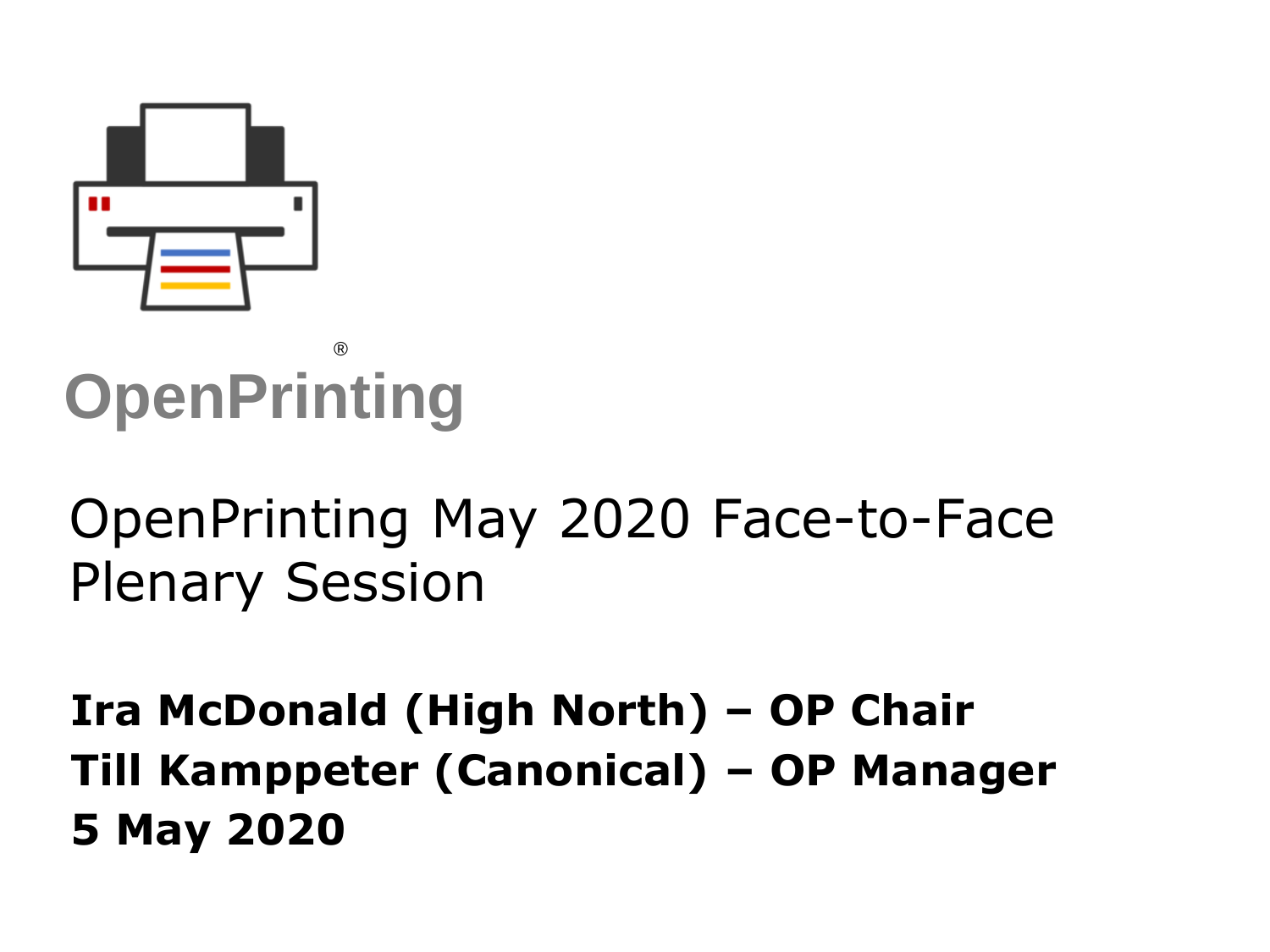# Plenary Agenda



- **Administrivia**
- **Linux Markets and Distributions**
- **OpenPrinting 2019**
- **Google Summer of Code 2019**
- **OpenPrinting 2020**
- **Google Summer of Code 2020**
- **OpenPrinting New Look**
- **Next Steps**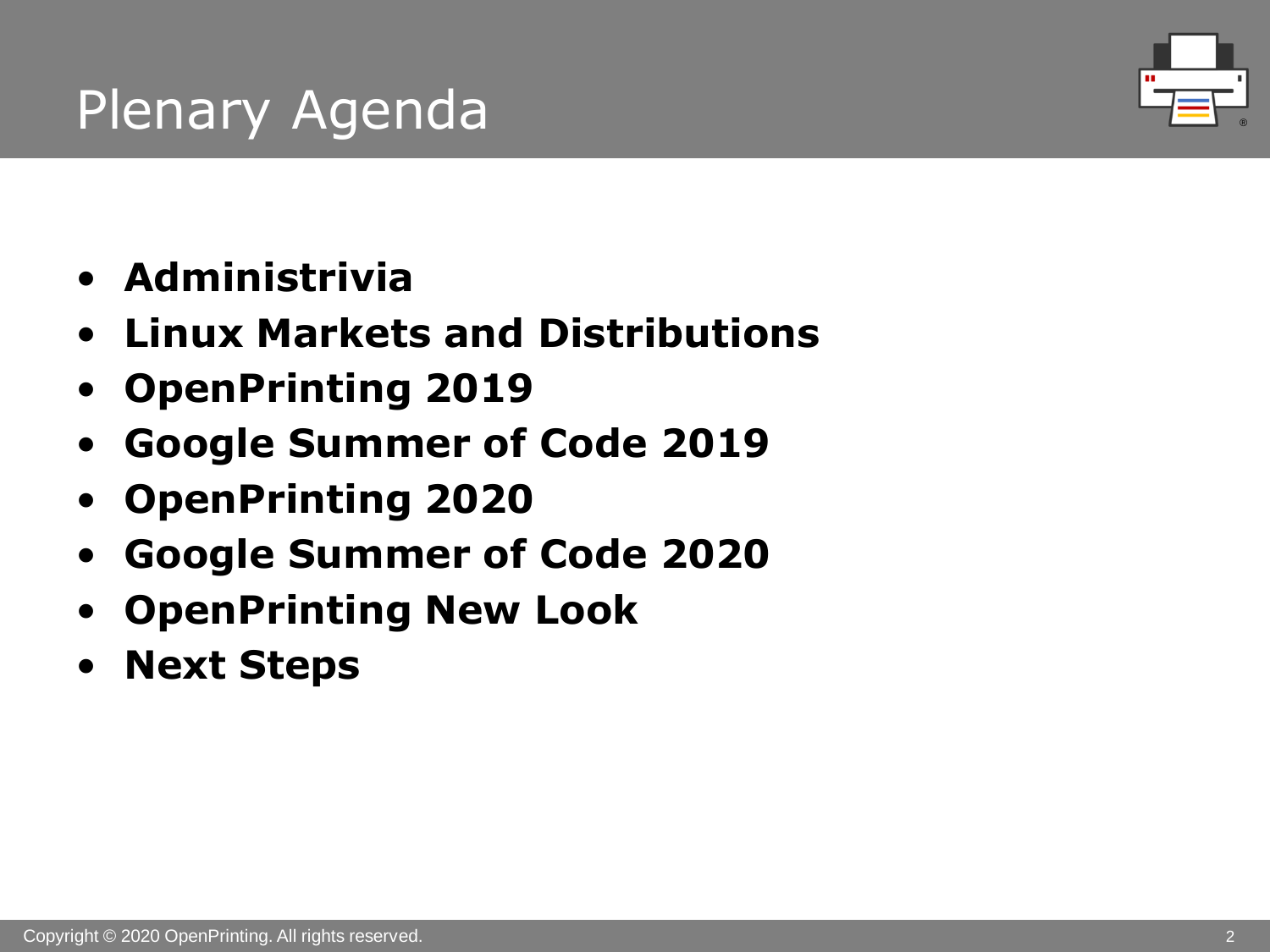# Administrivia

- Welcome and Introductions
- Confirm Minutes Taker
- Review PWG Patent Policy
- OpenPrinting Agenda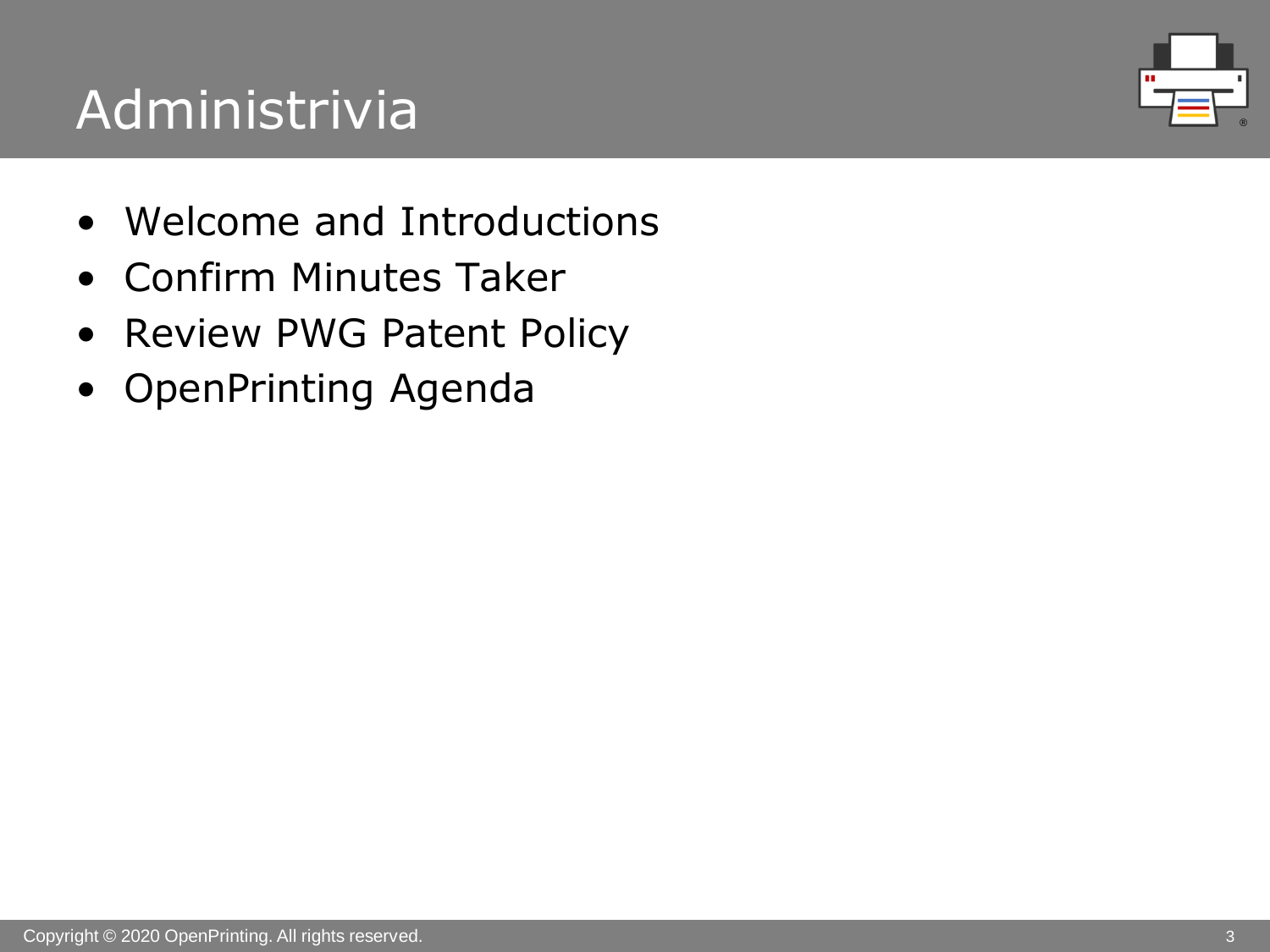### PWG IP Policy



- "This meeting is being held in accordance with the PWG Intellectual Property Policy"
	- [https://www.pwg.org/chair/membership\\_docs/pwg-ip](https://www.pwg.org/chair/membership_docs/pwg-ip-policy.pdf)policy.pdf
- TL;DR: Anything you say in a PWG meeting or email to a PWG address can be used in a PWG standard
	- (but please do read the IP policy above if you haven't done so)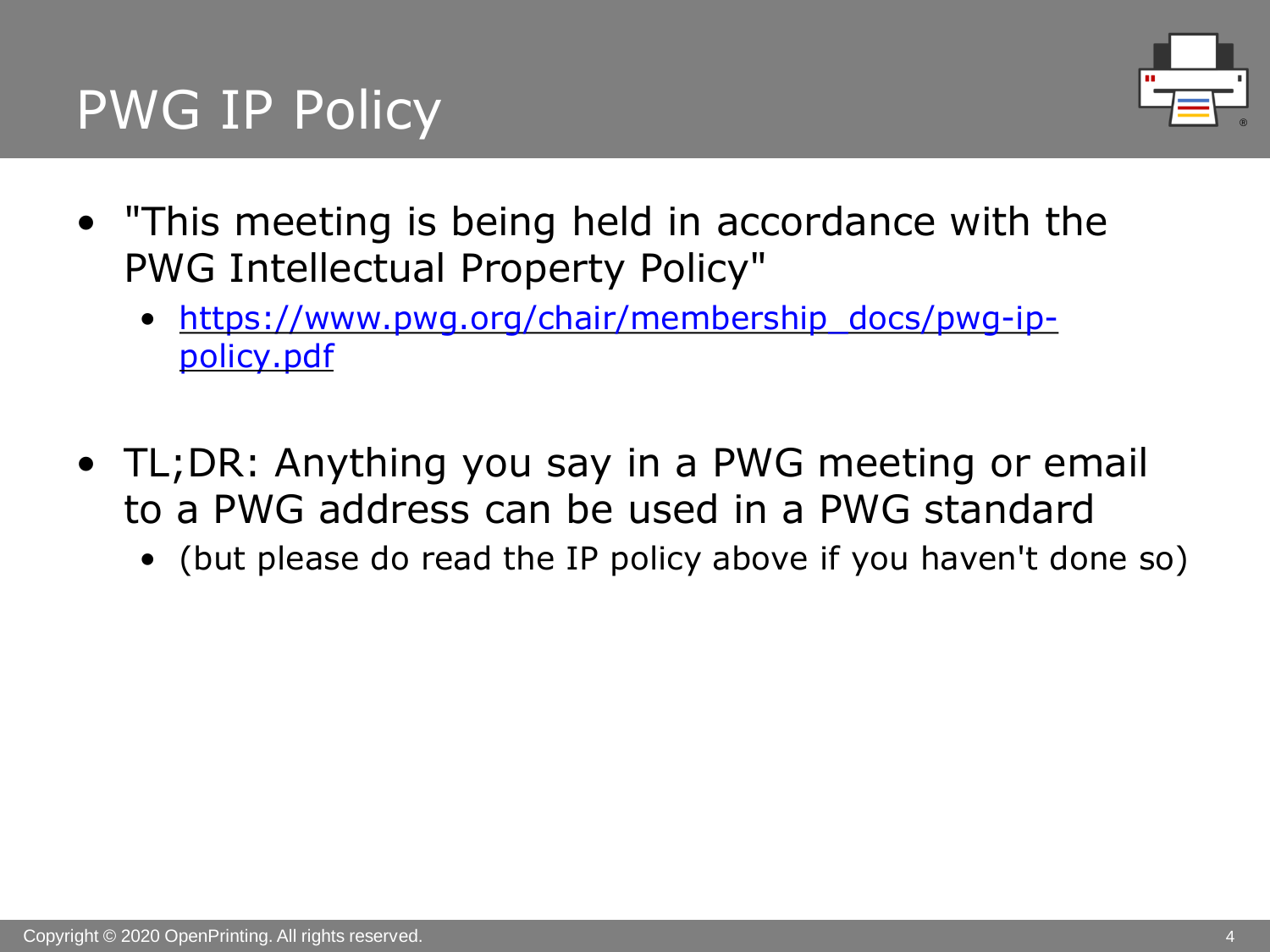

PWG standards may include the known use of essential patents and patent applications provided the PWG Chair receives assurance from the patent holder or applicant with respect to patents whose infringement is, or in the case of patent applications, potential future infringement the applicant asserts will be, unavoidable in a compliant implementation of either mandatory or optional portions of the standard. This assurance shall be provided without coercion.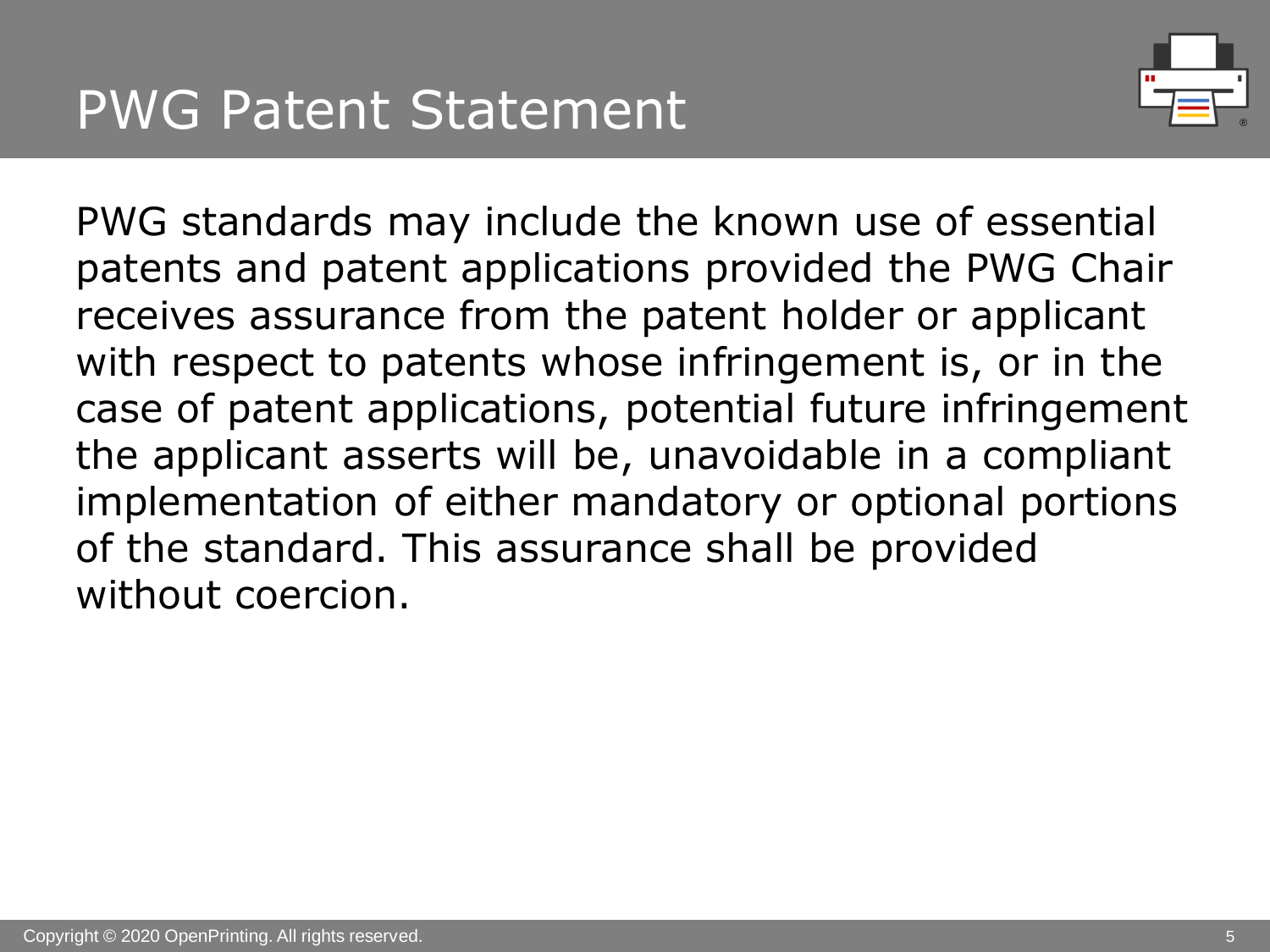

#### This assurance shall be either:

- A general disclaimer to the effect that the patentee will not enforce any of its present or future patent(s) whose use would be required to implement either mandatory or optional portions of the proposed PWG standard against any person or entity complying with the standard; or
- A statement that a license for such implementation will be made available without compensation or under reasonable rates, with reasonable terms and conditions that are demonstrably free of any unfair discrimination.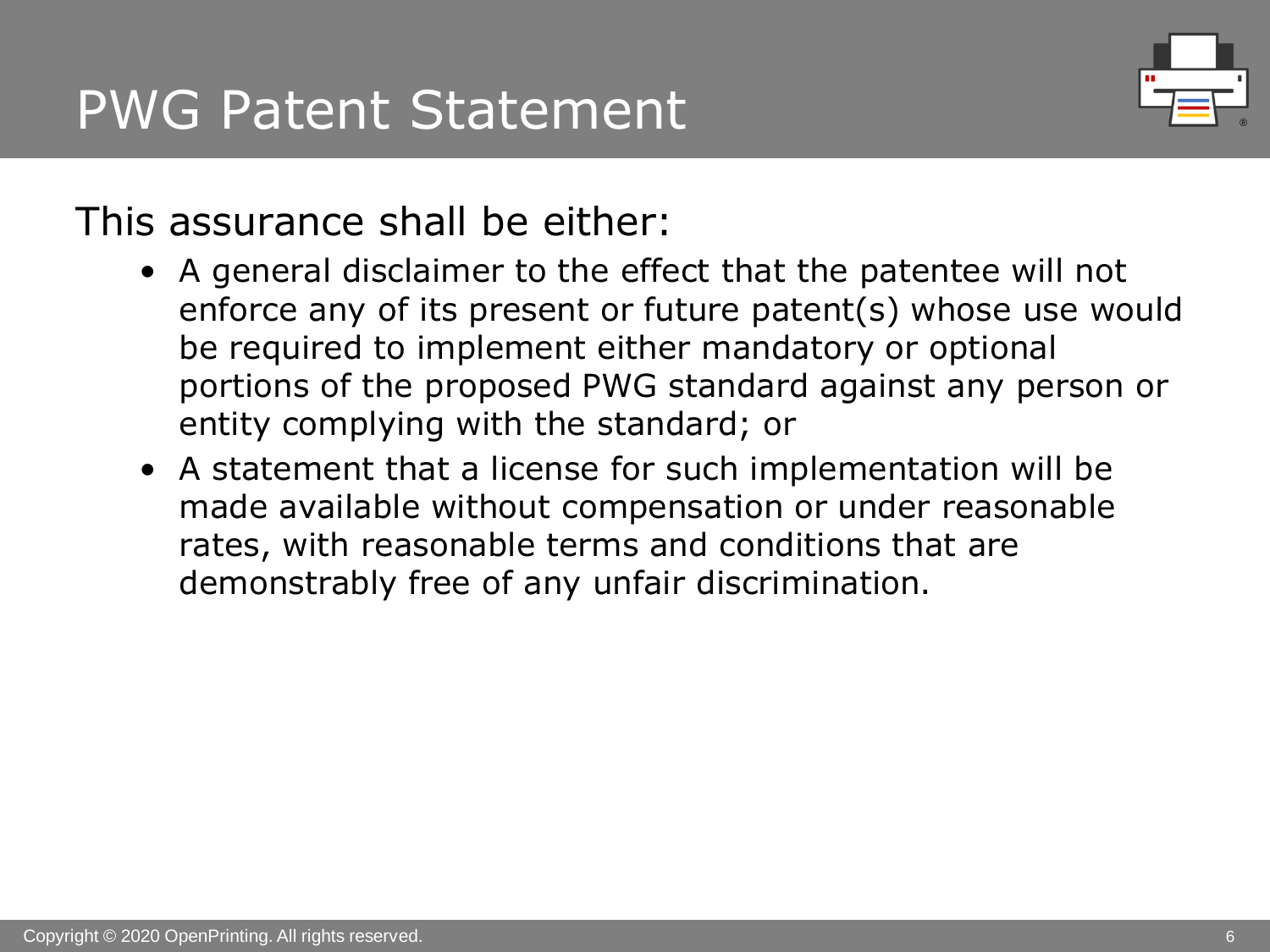

The PWG is not in a position to give authoritative or comprehensive information about evidence, validity or scope of patents or similar rights, but it is desirable that any available information should be disclosed. Therefore, all PWG members shall, from the outset, draw PWG's attention to any relevant patents either their own or of other organizations including their Affiliates that are known to the PWG members or any of their Affiliates, although PWG is unable to verify the validity of any such information.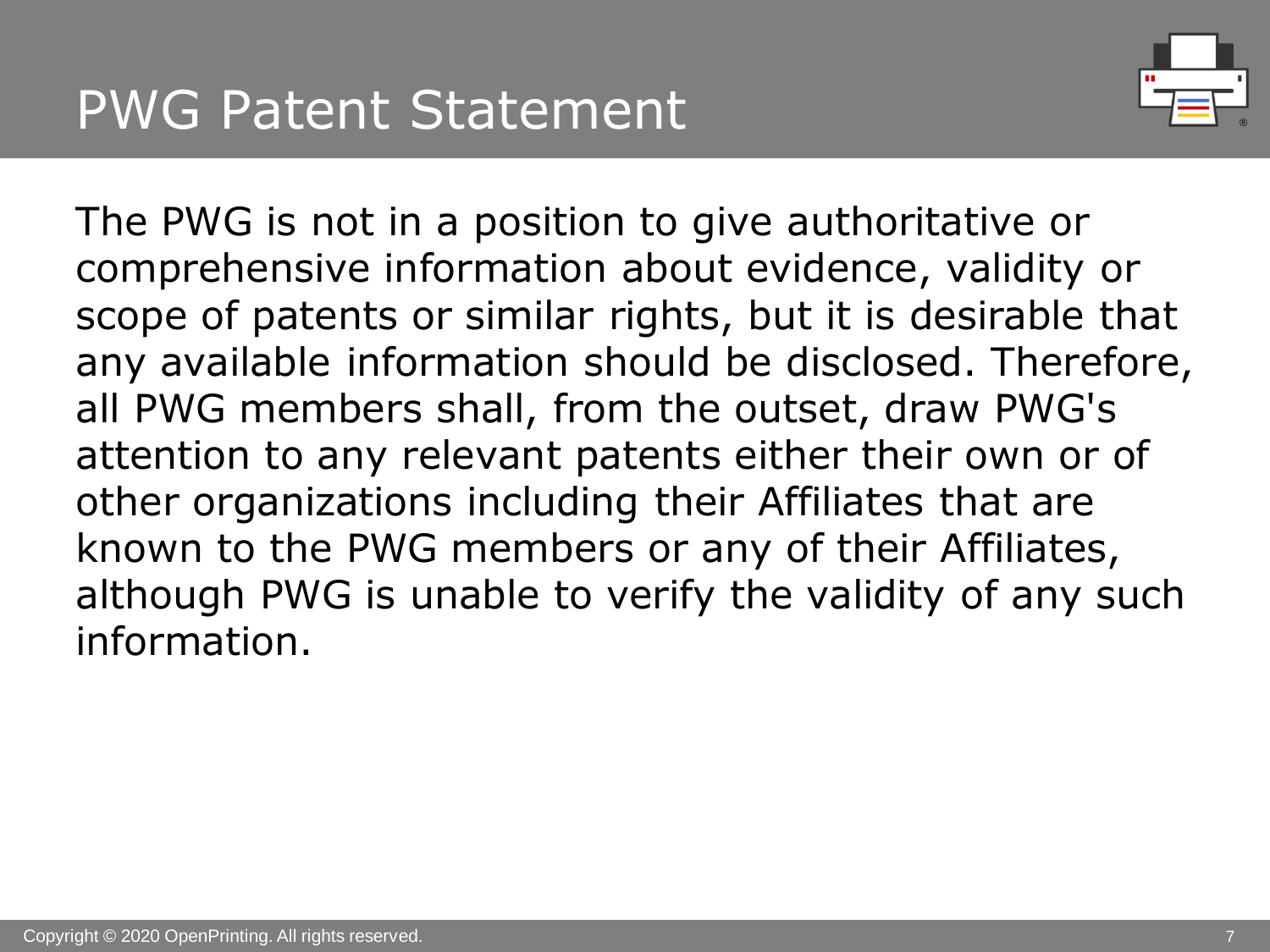# Inappropriate Topics for PWG Working Group Meetings



Do Not Discuss:

- The validity/essentiality of patents/patent claims
- The cost of specific patent use
- Licensing terms or conditions
- Product pricing, territorial restrictions, or market share
- Don't discuss ongoing litigation or threatened litigation

### **DO raise an objection** if inappropriate topics are discussed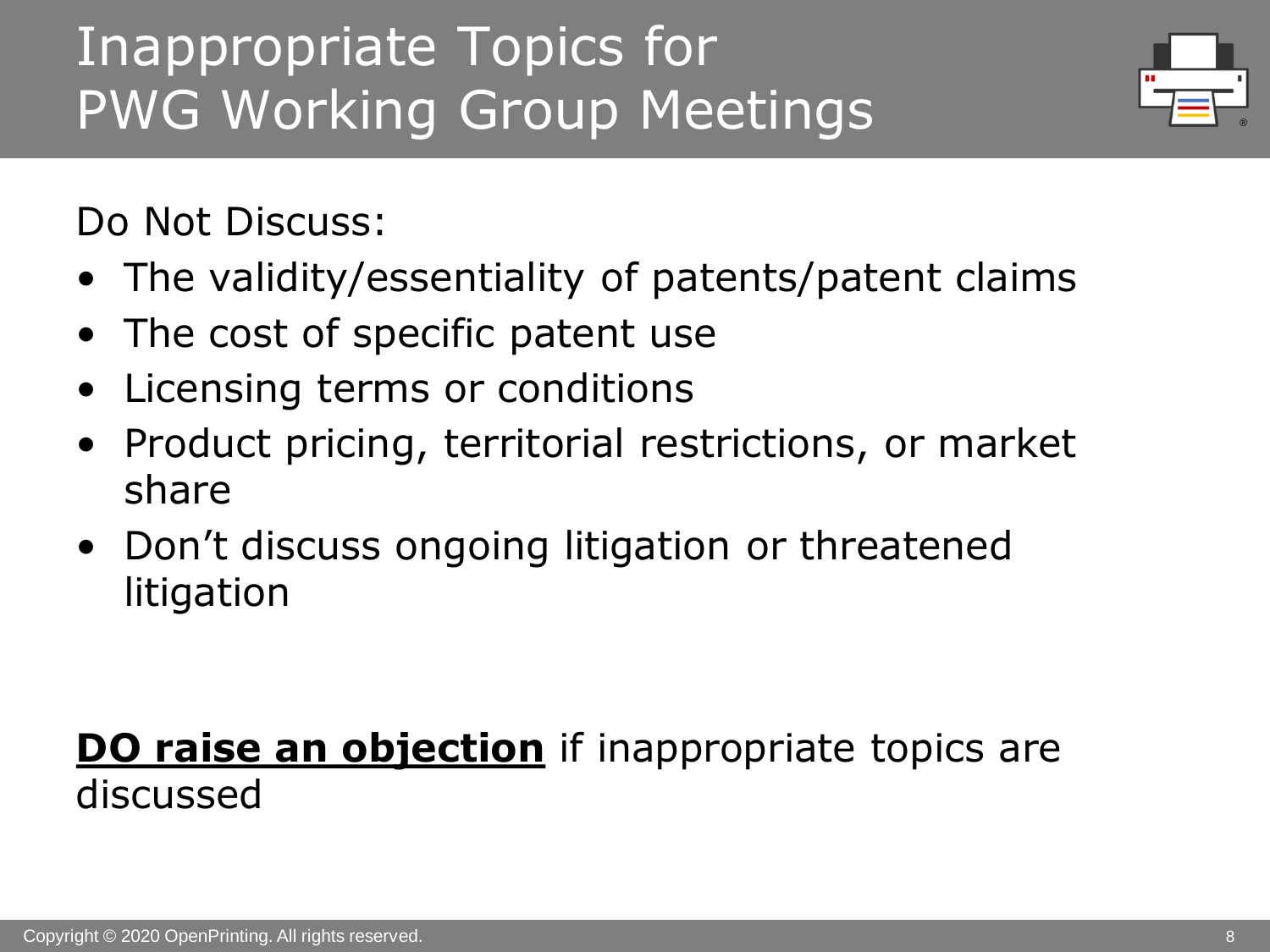

**(All times are US Eastern Daylight Time)**

#### **Tuesday – 5 May 2020 – Day 1**

- **10:00 – 10:30 OpenPrinting Plenary**
- **10:30 – 11:15 OpenPrinting: GSoC and Project Updates**
- **11:15 – 12:00 OpenPrinting: Printer Applications**
- **12:00 – 12:30 Break / Lunch**
- **12:30 – 1:15 OpenPrinting: Status of Ghostscript / MuPDF**
	- **1:15 – 1:45 OpenPrinting: Status of Chrome OS Printing**
	- **1:45 – 2:00 Break**
	- **2:00 – 2:45 OpenPrinting: cups-filters and ippusbxd**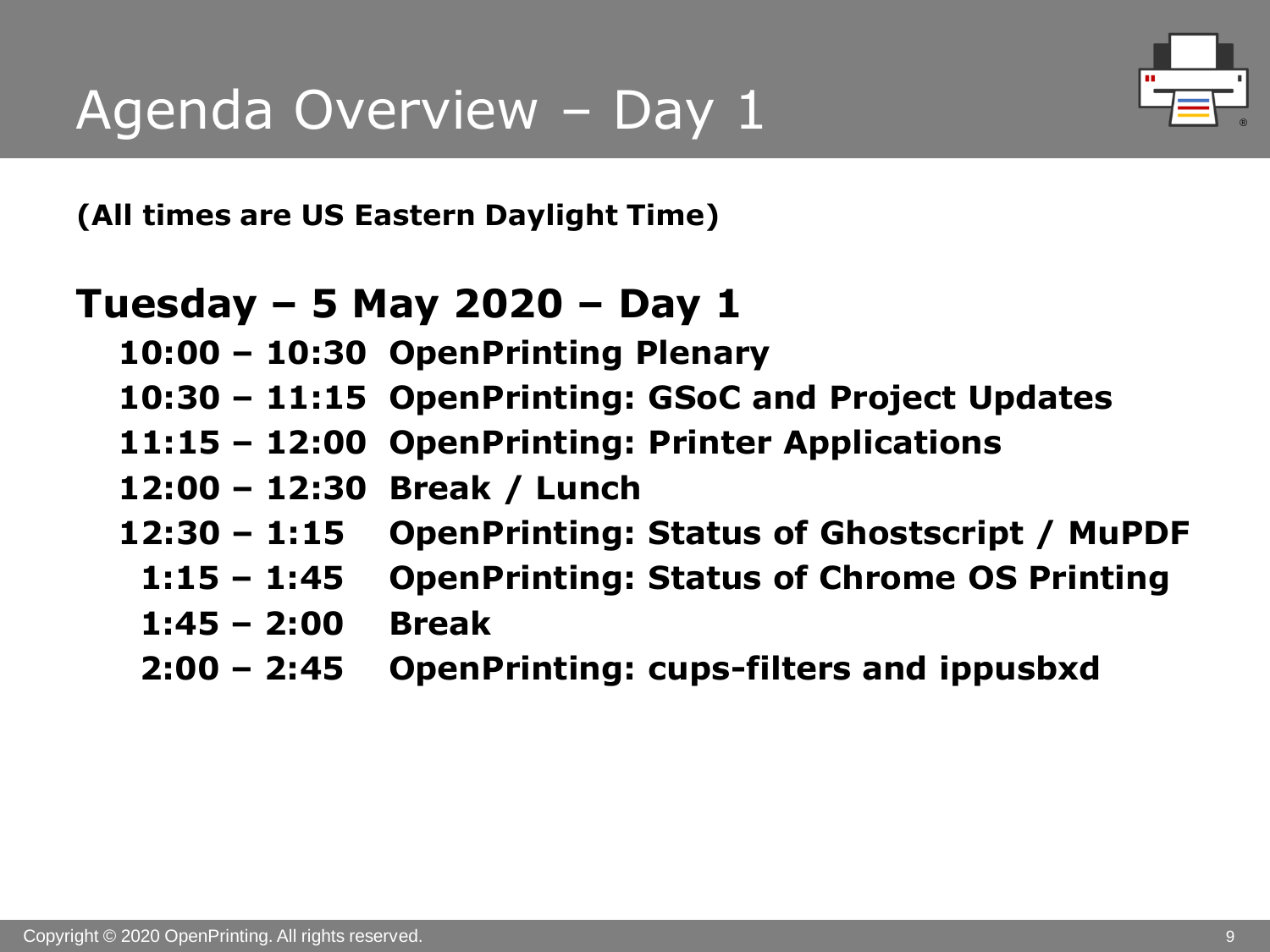

- **Linux Internet public server market share in May 2020 – 32% Linux / 30% Windows / 38% other/unknown [https://w3techs.com/technologies/overview/operating\\_system/all](https://w3techs.com/technologies/overview/operating_system/all)**
- **Linux Web Server market share in May 2020 – 32% Linux / 30% Windows / 38% other/unknown <https://w3techs.com/technologies/comparison/os-linux,os-windows>**
- **Linux mobile OS market share in May 2020** 
	- **– 72% Android / 27% iOS / 1% other/unknown <http://gs.statcounter.com/os-market-share/mobile/worldwide>**
- **Linux distributions popularity on Distro Watch in 2020**
	- **– Manjaro, Mint, Debian, Ubuntu, Fedora, openSUSE, CentOS <https://distrowatch.com/dwres.php?resource=popularity>**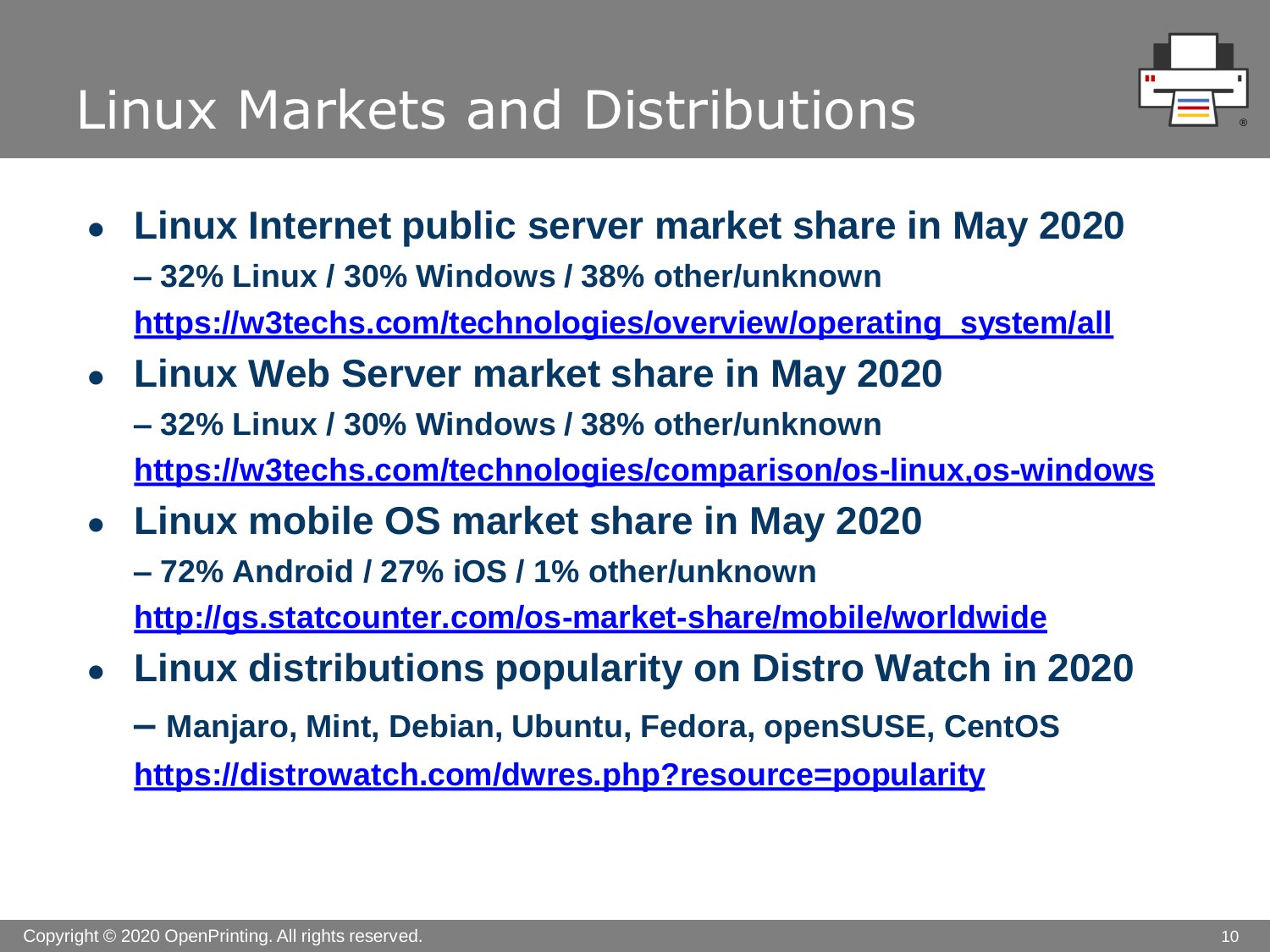# OpenPrinting 2019 – 1 of 3



### **OP Driverless Printing support in Linux**

- **Developers – Till Kamppeter and Linux community**
- **Ubuntu 19.04 (18 April 2019) – Driverless Printing enhanced**
	- **– Automatic setup / Connect a printer as easily as a USB stick <https://wiki.ubuntu.com/Releases> – Disco Dingo**
- **IPP Everywhere open standard from PWG mainstream in CUPS – 365 IPP Everywhere Printers now certified**
- **CUPS 2.2.10 (7 December 2018) – included in Ubuntu 19.04 – 'lpoptions' for IPP Everywhere, USB & PPD fixes, Page accounting (2.3)**
- **CUPS 2.2.11 (22 March 2019) –** *not in Ubuntu 19.04 release* **– Bug fixes in Scheduler, IPP Everywhere, CUPS library, and USB printers**
- **CUPS 2.3b7 (14 December 2018)**
	- **– Bug fixes and build failure fixes**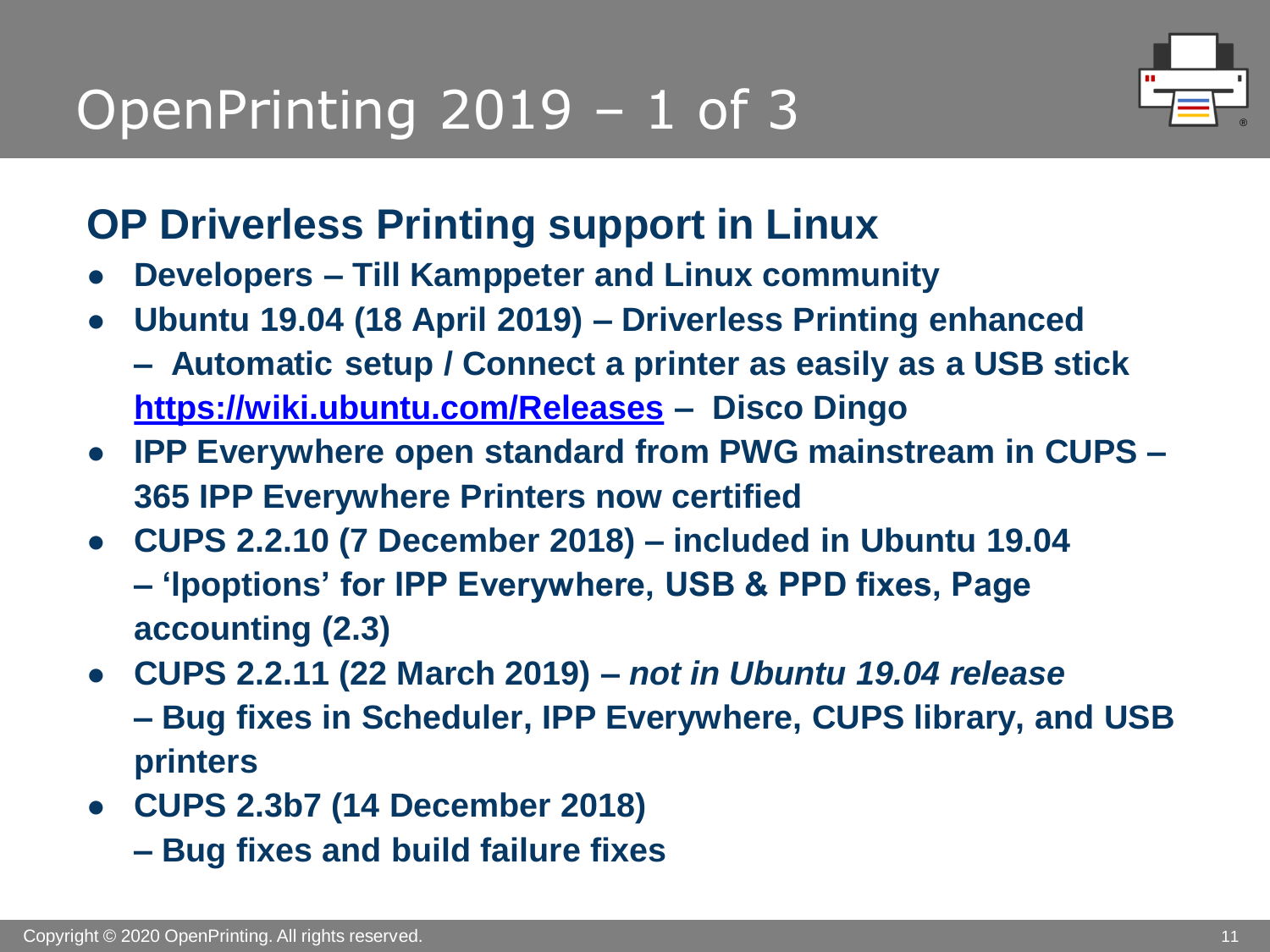# OpenPrinting 2019 – 2 of 3



#### **OP CUPS Filters – accomplishments this year**

- **Developers – Till Kamppeter and Linux community <http://www.openprinting.org/download/cups-filters/>**
- **cups-browsed**
	- **– No new features added after last year's OpenPrinting Summit 2018**
	- **– Focus on reliability this year**
	- **– Bug fixes in Cluster Printing, IPPS upgrade, HTTP timeouts, etc.**
- **filters**
	- **– pdftoopvp and pdftoijs deprecated**
	- **– QPDF-based solutions – pdftopdf, bannertopdf**
	- **– New options for scaling/fitting images/page content**
- **ippusbxd**
	- **– No code changes, no new features, no functional changes**
	- **– Need Avahi patch (not just Ubuntu) – now in progress**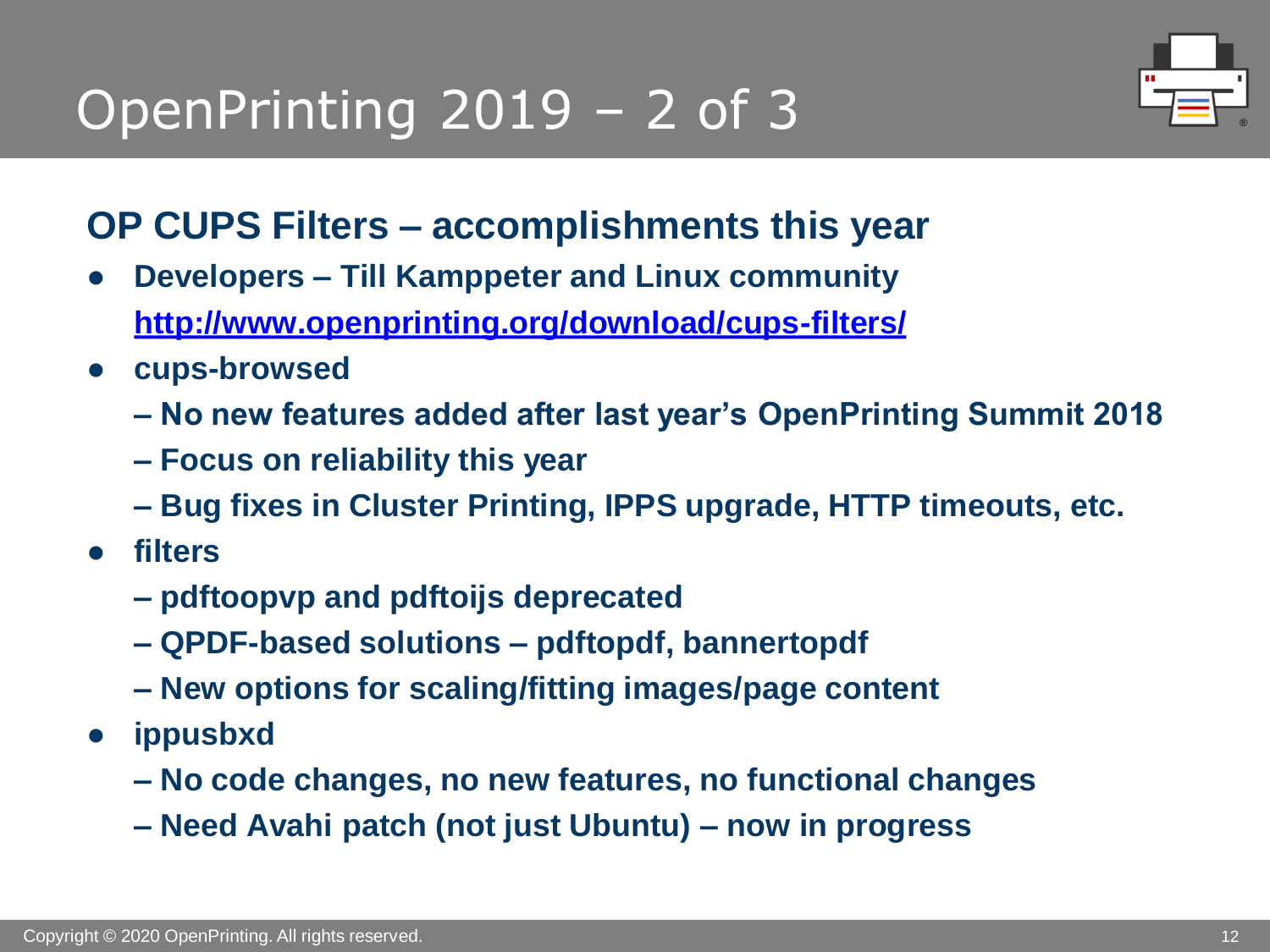### OpenPrinting 2019 – 3 of 3



#### **OP CUPS Filters – the future**

- **Make cups-browsed re-startable in-process**
- **Make cups-browsed not use CUPS PPD APIs any more**
- **Make cups-browsed treat IPP network printers and remote CUPS**
- **printers equal**
- **Make cups-browsed auto-select printers in a cluster of very different printers depending on Job and option settings**
- **Make cups-filters not use CUPS PPD APIs any more**

#### **OP IPP System Service support – the future**

- **Full system admin support for MFDs and Printers**
- **Full driverless support for MFDs, including driverless IPP Scan**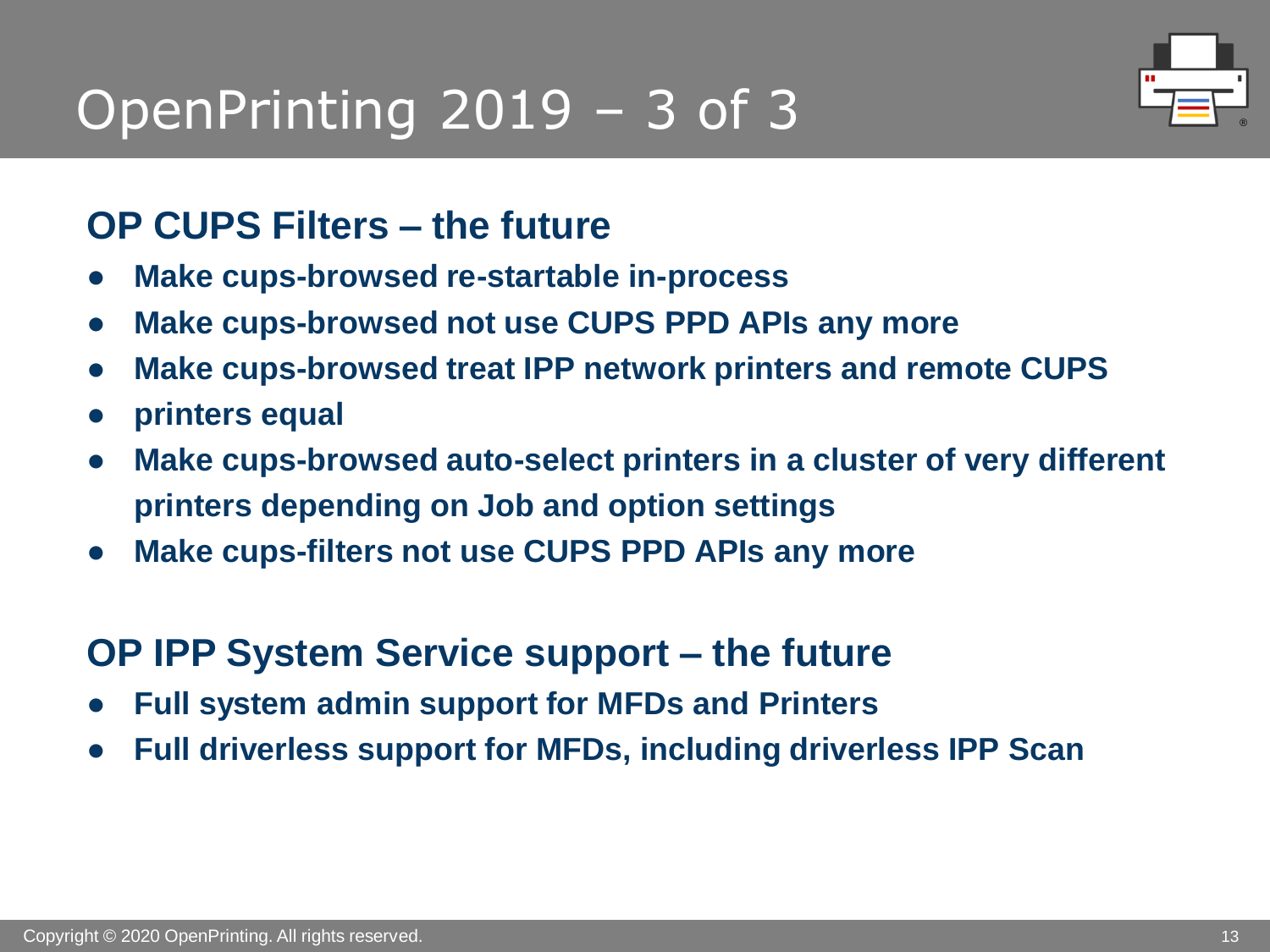# Google Summer of Code 2019



### **GSoC 2019 – OP Recruitment**

- **Student selection process started in Jan 2018 – long before GSoC**
	- **– Screened over 100 students from different universities**

### **GSoC 2019 – OP 5 Projects**

- **Generic Framework to turn legacy drivers consisting of CUPS filters and PPDs into Printer Applications**
- **IPP: ipptool test suite for IPP System Service**
- **IPP: ipptool test suite updates for IPP errata updates**
- **Update pdftoraster to only use standard Poppler APIs**
- **Turn the scp-dbus-service of system-config-printer into C (from current Python implementation)**

### **GSoD 2019 – OP in Google Season of Docs**

- **Bringing open source and technical writer communities together**
- **Linux Foundation was not accepted as a mentor organization**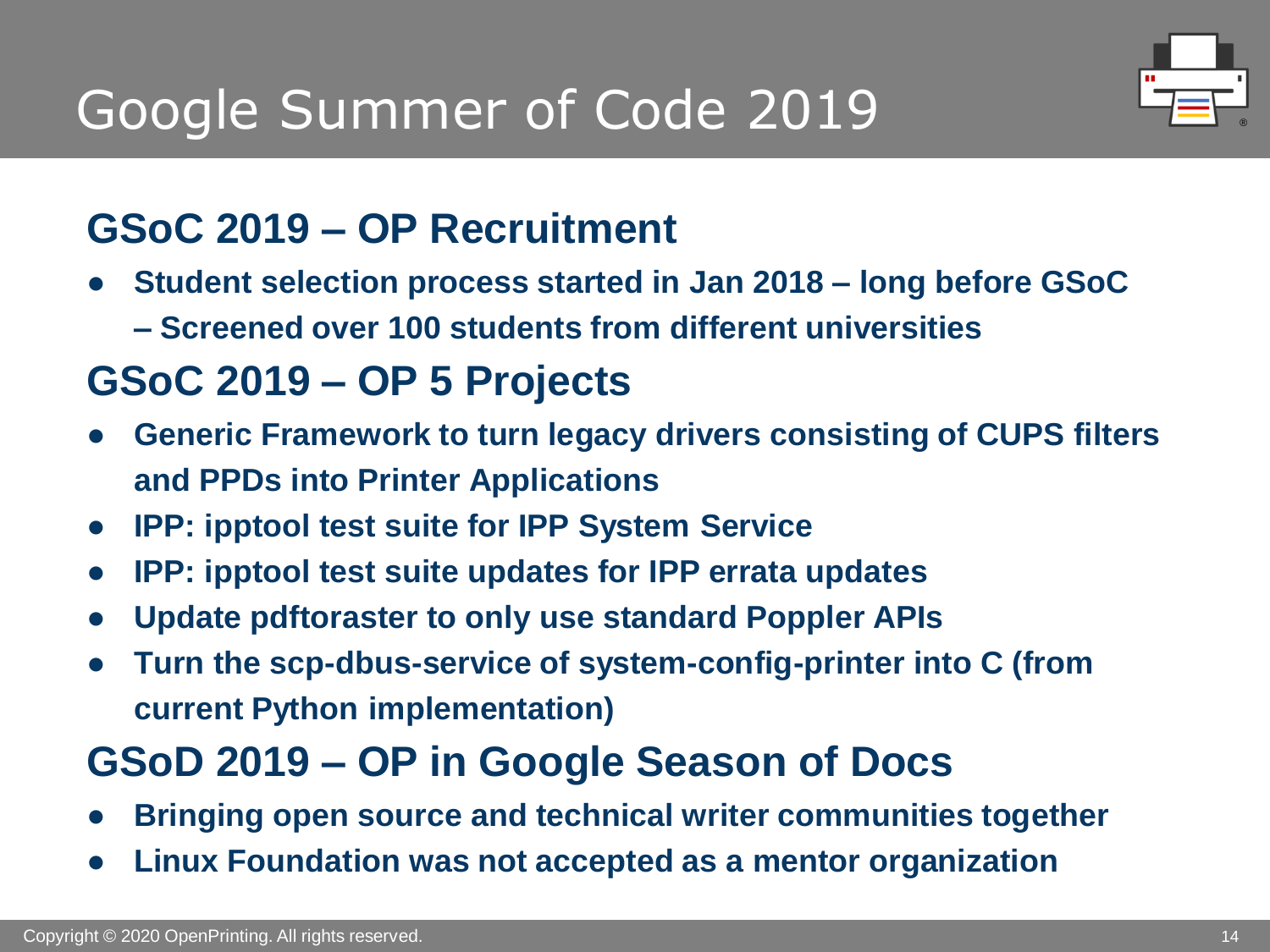# OpenPrinting 2020 – 1 of 3



#### **OP Highlights since Joint PWG/OP F2F in May 2019**

- **Linux Plumbers – Lisbon, Portugal – 9-11 September 2019**
	- **– OP Micro Conference**
	- **– Speakers: Aveek Basu, Till Kamppeter, Rithvik Patibandla [https://www.youtube.com/watch?v=0c\\_JaX4G7Zc](https://www.youtube.com/watch?v=0c_JaX4G7Zc)**
- **OP Mini Summit – Mandi, India – 19 November 2019 – Indian Institute of Technology – recruiting for OP and GSoC <http://www.iitmandi.ac.in/>**
- **Linux Foundation Members Summit 2020 – canceled due to COVID-19**
	- **– OP proposal was accepted**
	- **– Speakers: Aveek Basu and Till Kamppeter**

**<https://events.linuxfoundation.org/lf-member-summit/>**

● **OP New Website – fully functional**

**[https://openprinting.github.io](https://openprinting.github.io/)**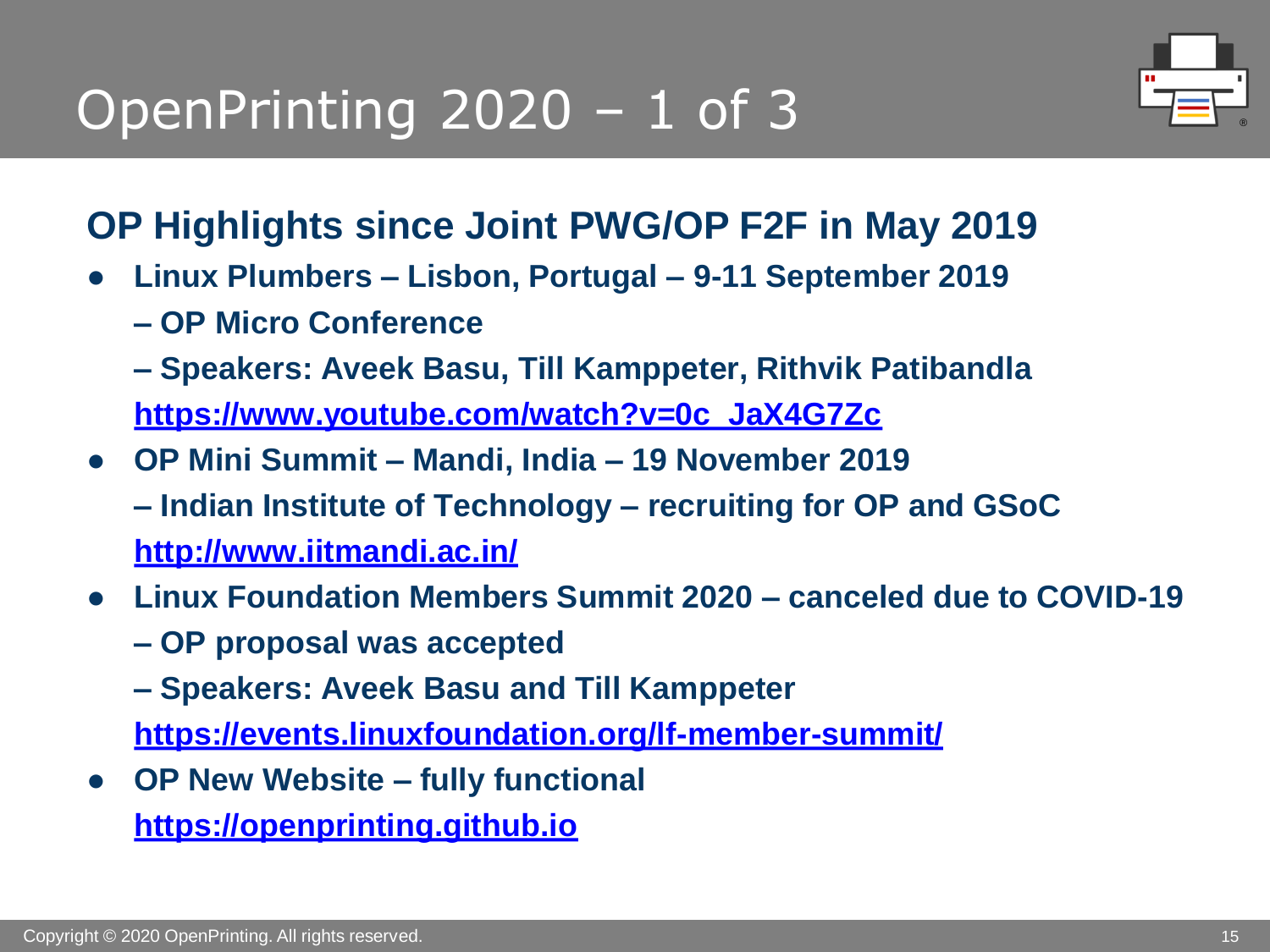# OpenPrinting 2020 – 2 of 3



#### **CUPS Filters Highlights**

- **Developers – Till Kamppeter and Linux community**
- **Releases – v1.22.5 (7 April 2019) thru v1.27.4 (9 April 2020)**
- **Ubuntu 20.04 (23 April 2020) – Driverless Printing enhancements**
- **cupsbrowsed – clustering, PPDs only local, DNS-SD enhancements**
- **libcupsfilters – get-printer-attributes enhancements**
- **filters – pdftoraster to stable Poppler APIs, zero-page input, scaling**

#### **OP Driverless Scanning support in Linux**

- **Developers – Till Kamppeter and Linux community**
- **Mostly for MFPs – put SANE under the hood**
- **Integrate several proprietary scan technologies**
- **Future direction is Scanner Application Snap**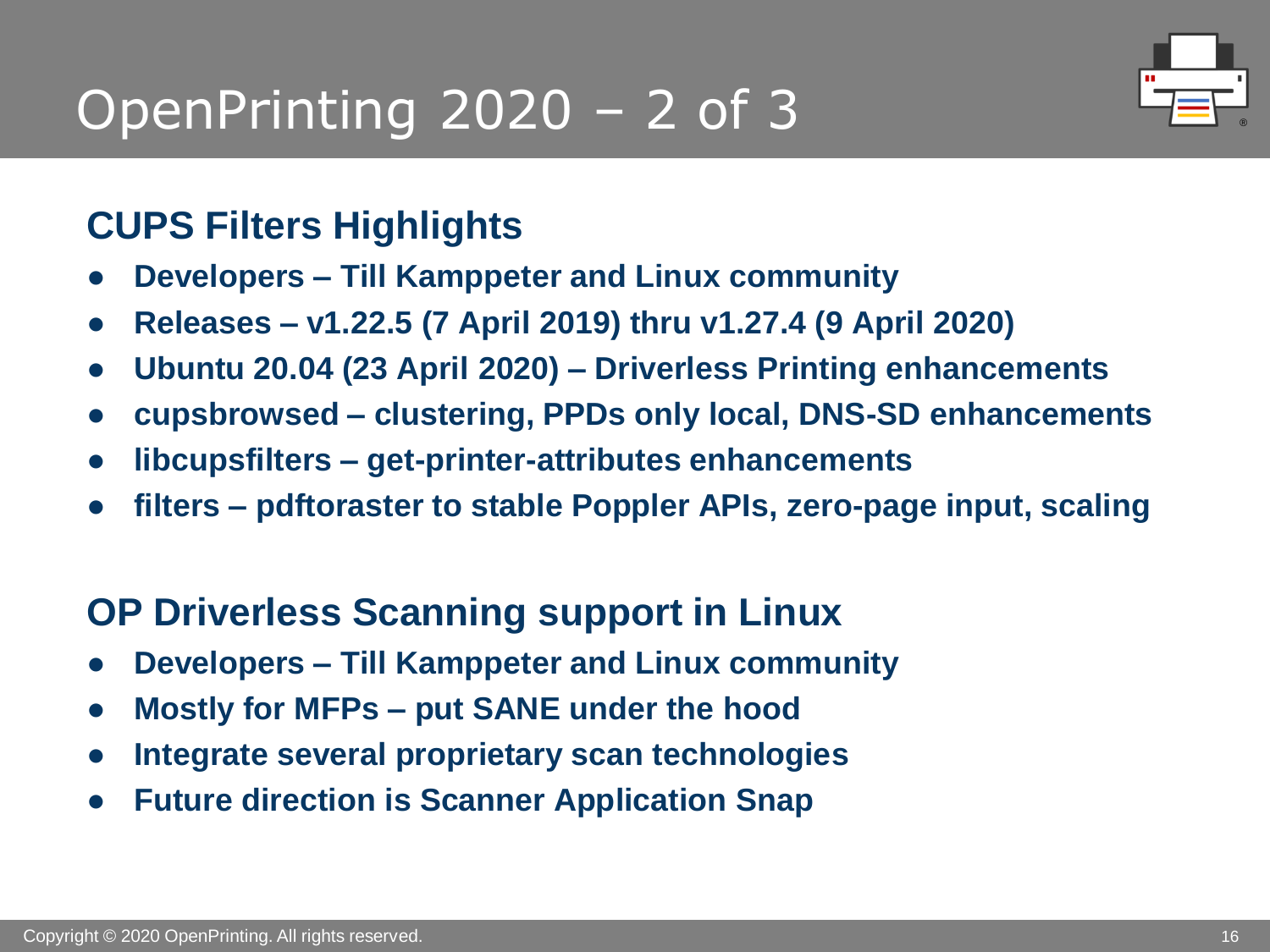# OpenPrinting 2020 – 3 of 3



#### **OP CUPS Filters – the future**

- **CUPS in a Snap – CUPS, cups-filters, cupsbrowsed, GS, QPDF** 
	- **– complete CUPS printing stack in a Snap**
	- **– no support for classic drivers**
	- **– first production release possibly before Ubuntu 20.10**
- **Printer Applications (PAPPL) – Mike will discuss** 
	- **– legacy driver conversions / replacements**
- **IPP-over-USB – ippusbxd versus ipp-usb (Go) – Till will discuss – compatibility and functionality issues**
- **Avahi – patch for DNS-SD advertising local services accepted** 
	- **– needed for Printer Applications and IPP-over-USB**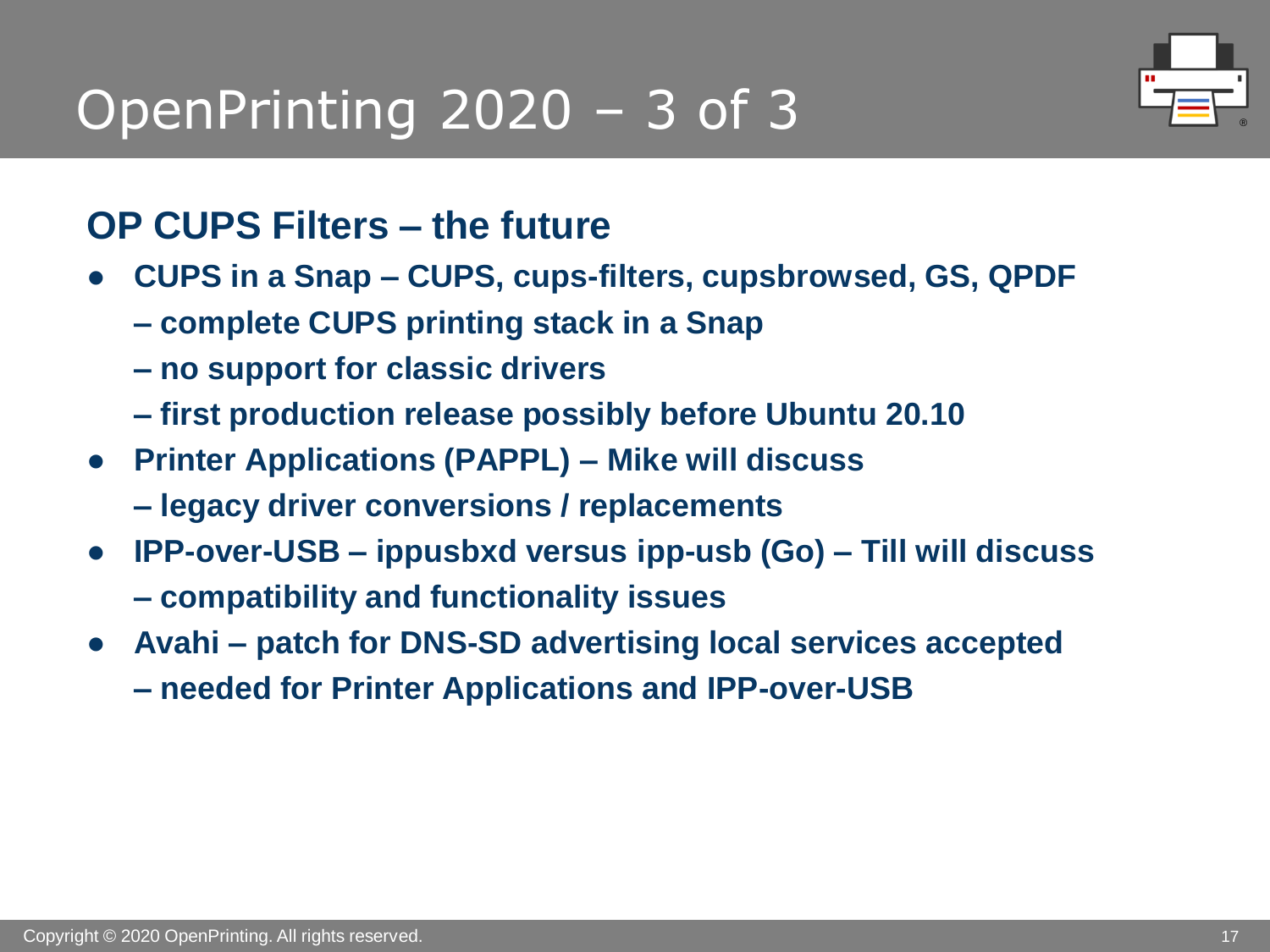# Google Summer of Code 2020



### **GSoC 2020 – OP Recruitment and Projects**

- **Student recruitment process started in fall 2019 – long before GSoC**
	- **– Screened many students from different universities**
- **Specific projects and accepted student proposals to be announced**

### **GSoC 2020 – Timeline Highlights**

- **20 February 2020 – Accepted mentoring organizations announced**
- **31 March 2020 – Student application deadline**
- **4 May 2020 – Accepted student projects announced**
- **1 June 2020 – Coding officially begins**
- **24-31 August 2020 – Final week for coding**
- **8 September 2020 – GSoC 2020 results announced**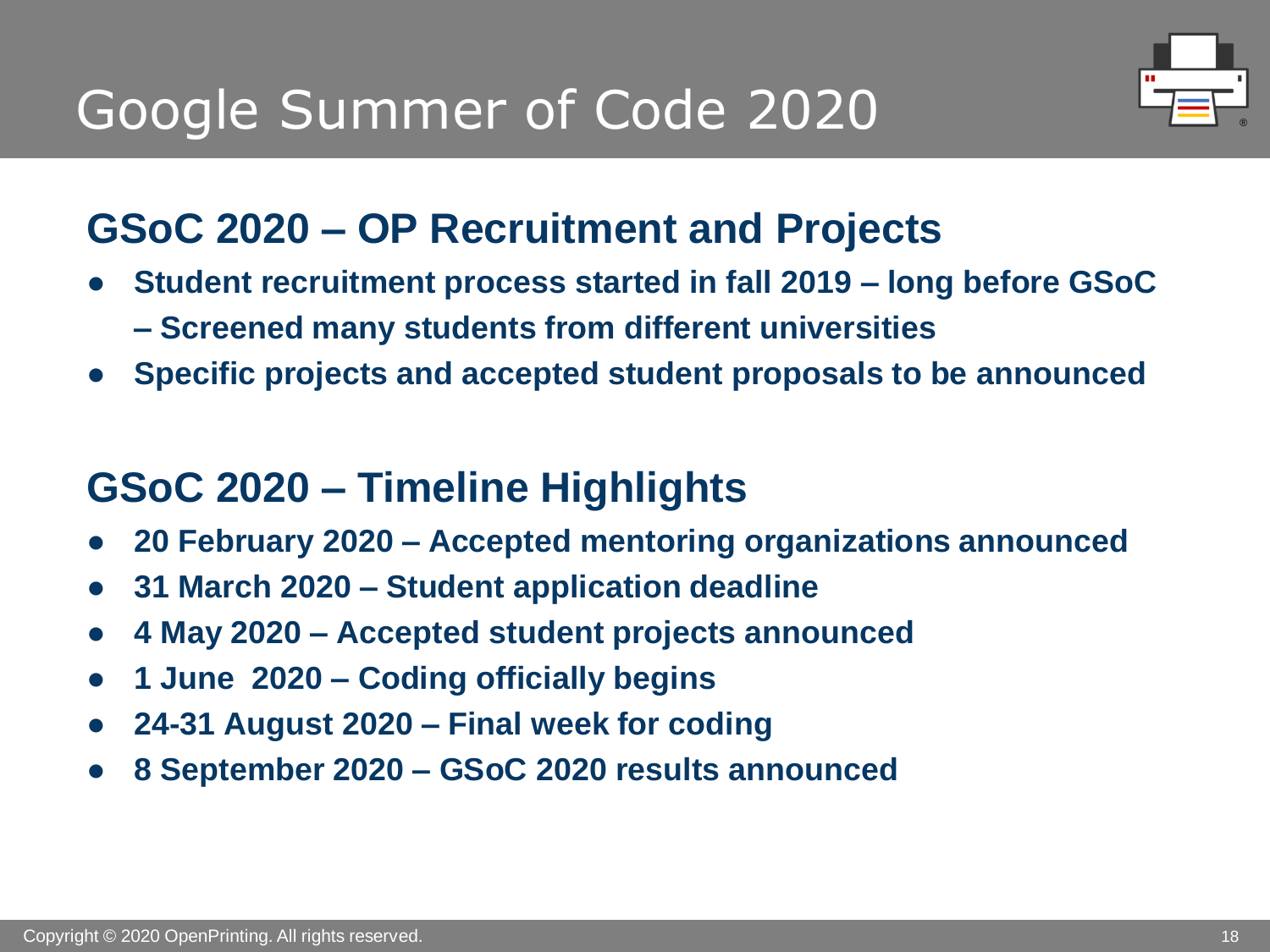# Google Season of Docs 2020



### **GSoD 2020 – OP in Google Season of Docs**

- **Bringing open source and technical writer communities together**
- **OP applied under Linux Foundation umbrella**

### **GSoD 2020 – Timeline Highlights**

- **11 May 2020 – Accepted mentoring organizations announced**
- **9 July 2020 – Technical writer applications deadline**
- **16 August 2020 – Accepted technical writer projects announced**
- **14 September 2020 – Doc development officially begins**
- **30 November to 5 December 2020 – Final week for standard length**
- **6 January 2021 – GSoD 2020 standard length results announced**
- **1-8 March 2021 – Final week for long-running projects**
- **15 March 2021 – GSoD 2020 long-running results announced**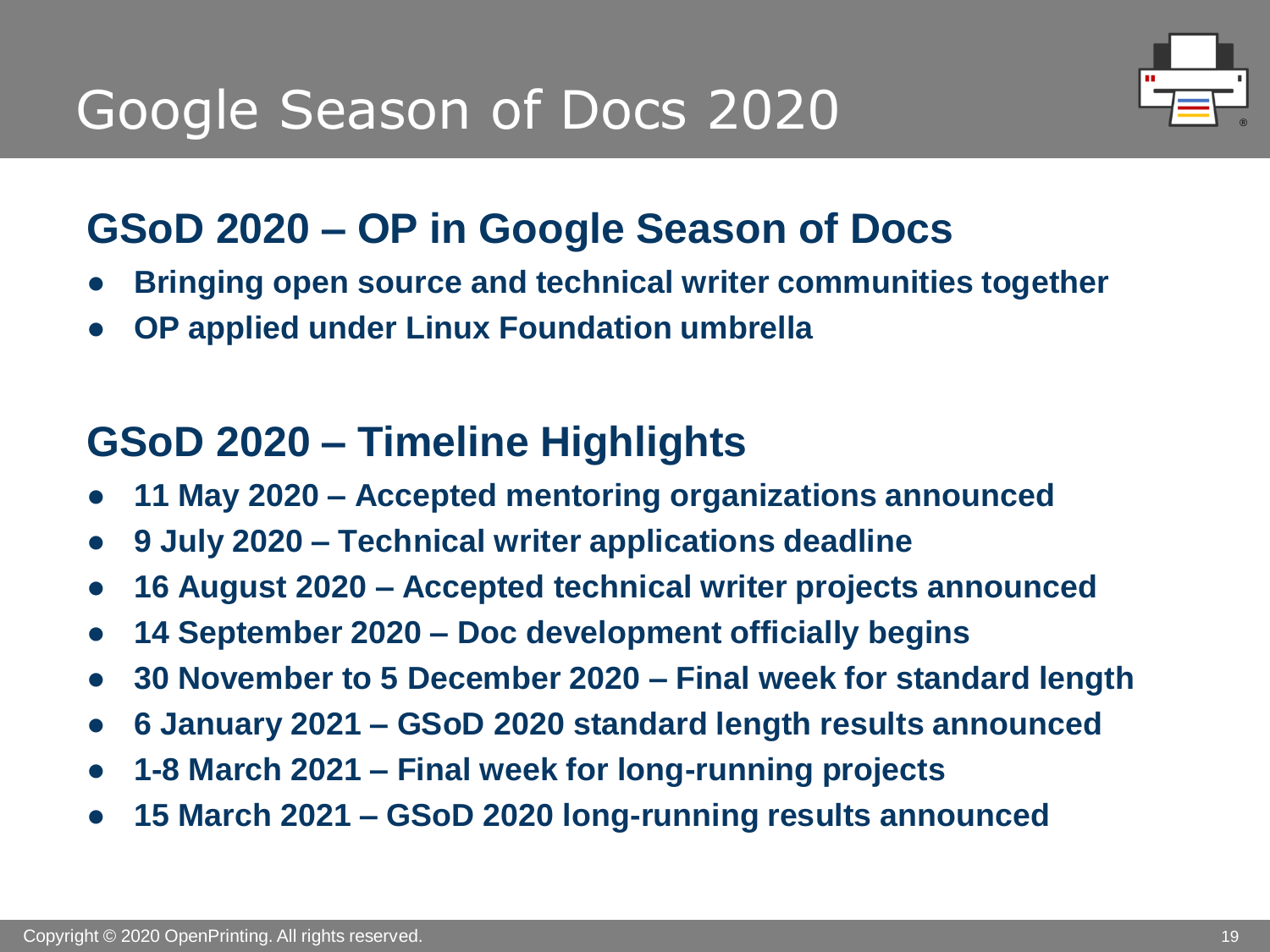# OpenPrinting New Look



### **OpenPrinting New Logo**



### **OpenPrinting New Website**

- **OpenPrinting Home [https://openprinting.github.io](https://openprinting.github.io/)**
- **OpenPrinting News**

**<https://openprinting.github.io/news/>**

▪ **OpenPrinting Driverless Printing <https://openprinting.github.io/driverless/>**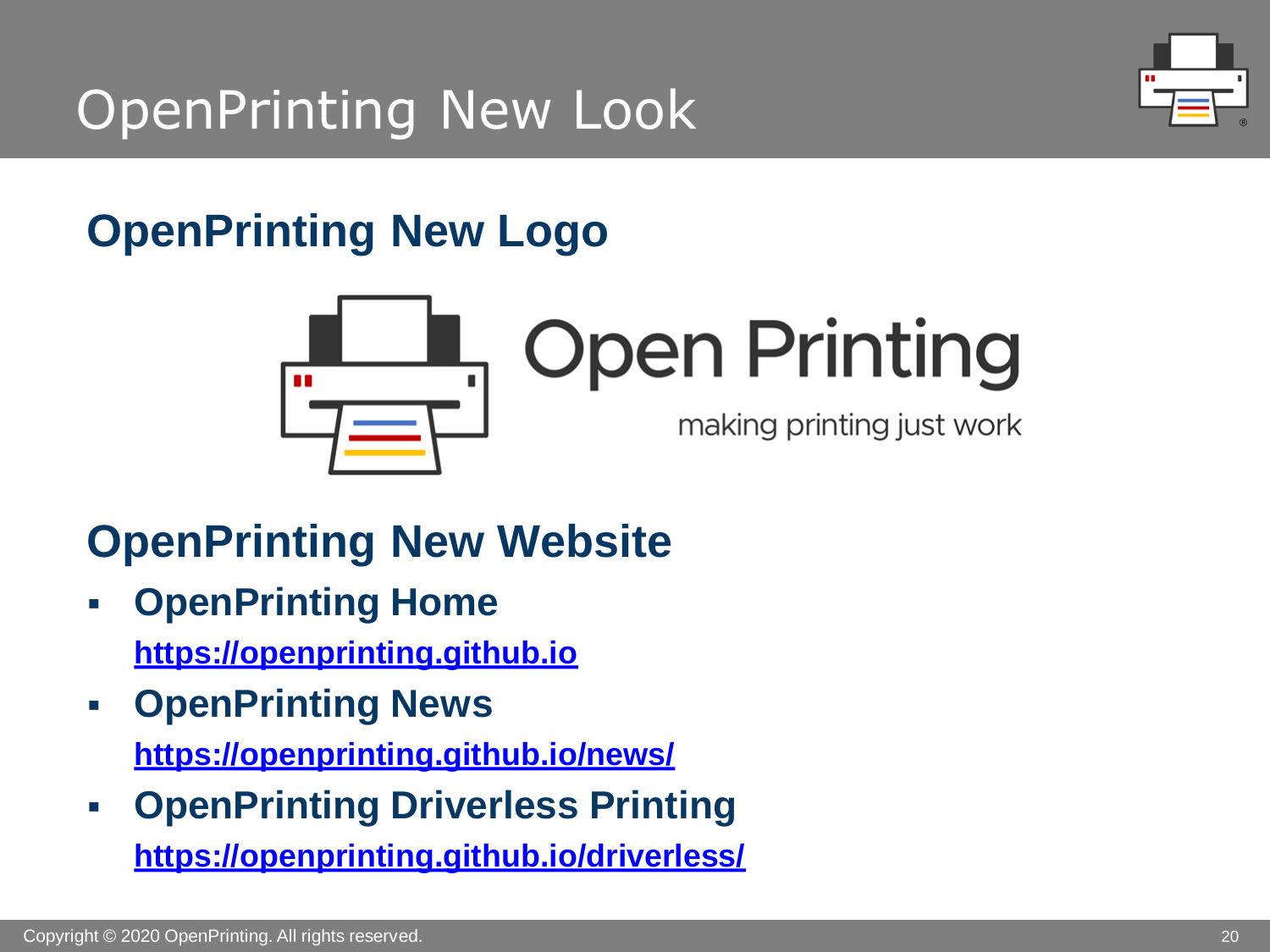### OpenPrinting Next Steps



### **Call for Participation**

- **OP is cost-effective for printer vendor support of Linux & UNIX PWG and OP Collaboration**
- **IPP System Service 1.0 – Linux GUI app – future**
- **IPP Scan Service 1.0 – future**
- **IPP Shared Infrastructure Extensions 1.1 (Cloud) – future**
- **IPP 3D Printing Extensions 1.1 – future**
- **IPP Driverless Printing Extensions 2.0 – future**
- **IPP Enterprise Printing Extensions 2.0 – future**
- **IPP Production Printing Extensions 2.0 future**
- **OP monthly teleconferences on Tuesdays**
- **Tuesday 12 May 2020 1-2pm US EDT (F2F review/GSoC status)**
- **Tuesday 2 June 2020 1-2pm US EDT (GSoC status)**
- **Tuesday 7 July 2020 1-2pm US EDT (GSoC status)**